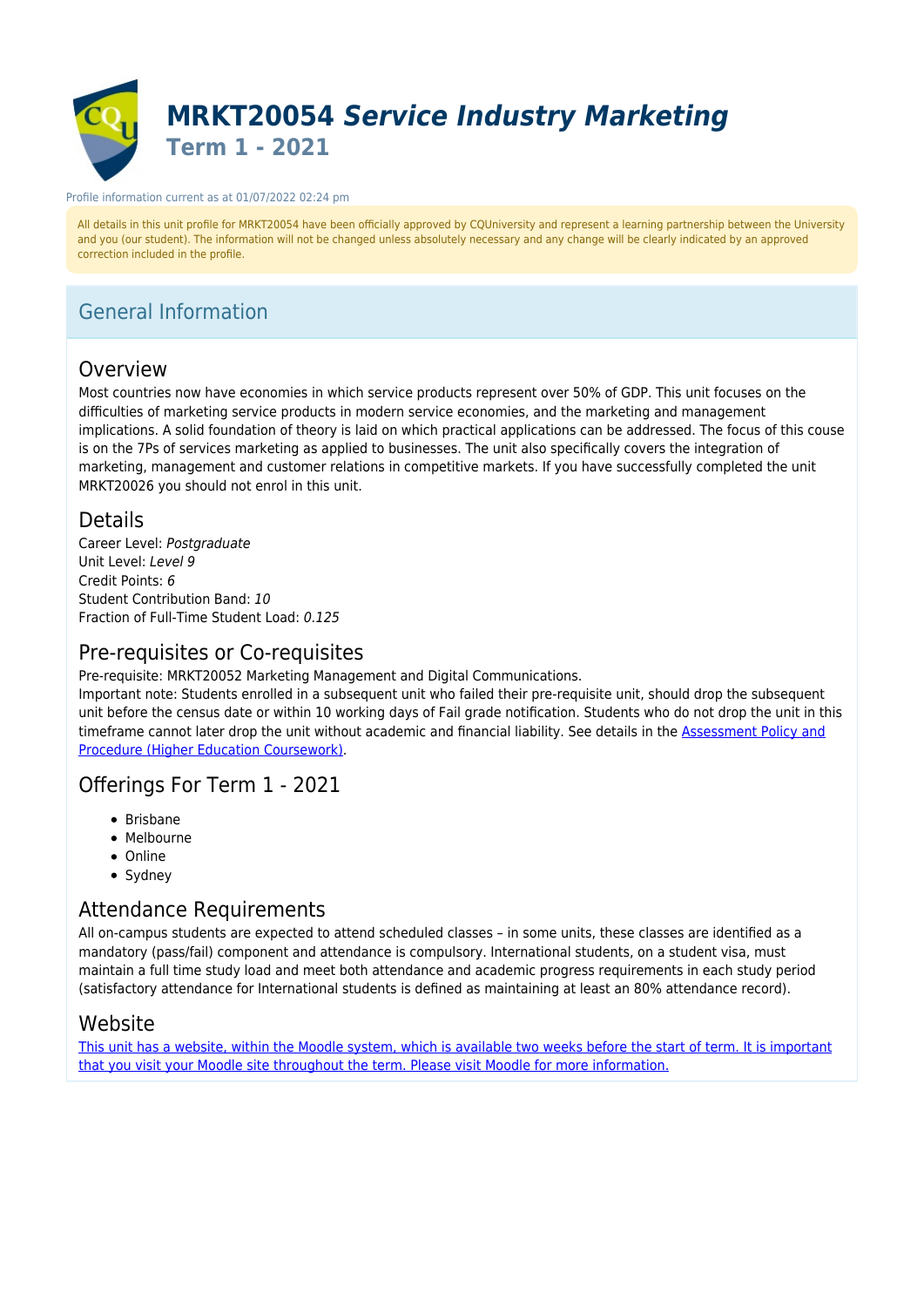## Class and Assessment Overview

## Recommended Student Time Commitment

Each 6-credit Postgraduate unit at CQUniversity requires an overall time commitment of an average of 12.5 hours of study per week, making a total of 150 hours for the unit.

## Class Timetable

**[Regional Campuses](https://handbook.cqu.edu.au/facet/timetables)** Bundaberg, Cairns, Emerald, Gladstone, Mackay, Rockhampton, Townsville

**[Metropolitan Campuses](https://handbook.cqu.edu.au/facet/timetables)** Adelaide, Brisbane, Melbourne, Perth, Sydney

## Assessment Overview

1. **Presentation** Weighting: 20% 2. **Written Assessment** Weighting: 40% 3. **Written Assessment** Weighting: 40%

## Assessment Grading

This is a graded unit: your overall grade will be calculated from the marks or grades for each assessment task, based on the relative weightings shown in the table above. You must obtain an overall mark for the unit of at least 50%, or an overall grade of 'pass' in order to pass the unit. If any 'pass/fail' tasks are shown in the table above they must also be completed successfully ('pass' grade). You must also meet any minimum mark requirements specified for a particular assessment task, as detailed in the 'assessment task' section (note that in some instances, the minimum mark for a task may be greater than 50%). Consult the [University's Grades and Results Policy](https://www.cqu.edu.au/policy) for more details of interim results and final grades.

# CQUniversity Policies

### **All University policies are available on the [CQUniversity Policy site.](https://policy.cqu.edu.au/)**

You may wish to view these policies:

- Grades and Results Policy
- Assessment Policy and Procedure (Higher Education Coursework)
- Review of Grade Procedure
- Student Academic Integrity Policy and Procedure
- Monitoring Academic Progress (MAP) Policy and Procedure Domestic Students
- Monitoring Academic Progress (MAP) Policy and Procedure International Students
- Student Refund and Credit Balance Policy and Procedure
- Student Feedback Compliments and Complaints Policy and Procedure
- Information and Communications Technology Acceptable Use Policy and Procedure

This list is not an exhaustive list of all University policies. The full list of University policies are available on the [CQUniversity Policy site.](https://policy.cqu.edu.au/)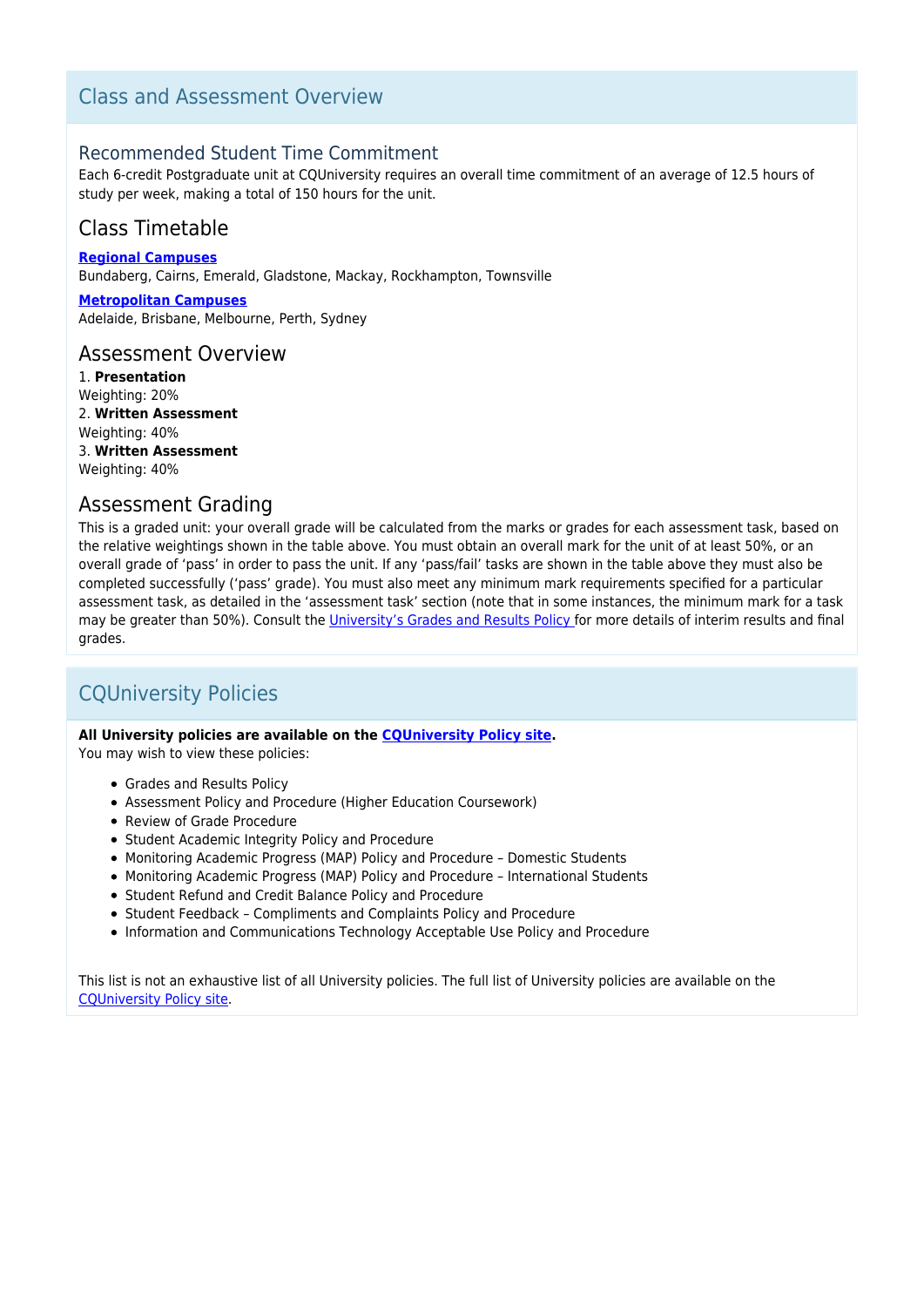# Previous Student Feedback

## Feedback, Recommendations and Responses

Every unit is reviewed for enhancement each year. At the most recent review, the following staff and student feedback items were identified and recommendations were made.

## Feedback from Have Your Say survey

#### **Feedback**

No Feedback or recommendations have been received from students.

#### **Recommendation**

Students will be notified by the unit coordinator(s) to provide feedback or qualitative comments if possible when the unit will be offered in T1 2021.

# Unit Learning Outcomes

### **On successful completion of this unit, you will be able to:**

- 1. Critically analyse the nature of service industries and be able to differentiate between goods and services and their marketing
- 2. Identify and apply the major factors presented in the literature that improve the marketing of services
- 3. Critically analyse the marketing situations of services using a number of the main analytical tools in the literature
- 4. Identify and critically discuss the role of customer service in the marketing of services
- 5. Analyse the role of each of the 7Ps of service marketing and identify ways to improve these for a service.

## Alignment of Learning Outcomes, Assessment and Graduate Attributes

|  | N/A<br>Introductory<br>Level <sup>'</sup><br>Level |  | Intermediate<br>Level |  | Graduate<br>Level |  | Professional<br>Level |  | Advanced<br>Level |
|--|----------------------------------------------------|--|-----------------------|--|-------------------|--|-----------------------|--|-------------------|
|--|----------------------------------------------------|--|-----------------------|--|-------------------|--|-----------------------|--|-------------------|

## Alignment of Assessment Tasks to Learning Outcomes

| <b>Learning Outcomes</b><br><b>Assessment Tasks</b> |           |           |                     |                |   |
|-----------------------------------------------------|-----------|-----------|---------------------|----------------|---|
|                                                     |           |           | $1 \quad 2 \quad 3$ | $\overline{4}$ | 5 |
| 1 - Presentation - 20%                              | $\bullet$ |           | $\bullet$           | $\bullet$      |   |
| 2 - Written Assessment - 40%                        |           | $\bullet$ |                     |                |   |
| 3 - Written Assessment - 40%                        |           |           |                     |                |   |

## Alignment of Graduate Attributes to Learning Outcomes

| <b>Graduate Attributes</b><br><b>Learning Outcomes</b> |              |         |                                                                                                                      |         |                            |
|--------------------------------------------------------|--------------|---------|----------------------------------------------------------------------------------------------------------------------|---------|----------------------------|
|                                                        | $\mathbf{1}$ |         | $2 \qquad 3$                                                                                                         | 4       | $\overline{\phantom{1}}$ 5 |
| 1 - Knowledge                                          | $\circ$      |         | <b>Profit to the contract of the contract of the contract of the contract of the contract of the contract of the</b> |         | $\circ$                    |
| 2 - Communication                                      | $\circ$      |         | $\circ$                                                                                                              | $\circ$ |                            |
| 3 - Cognitive, technical and creative skills           | $\circ$      | $\circ$ | $\overline{\bullet}$                                                                                                 | $\circ$ |                            |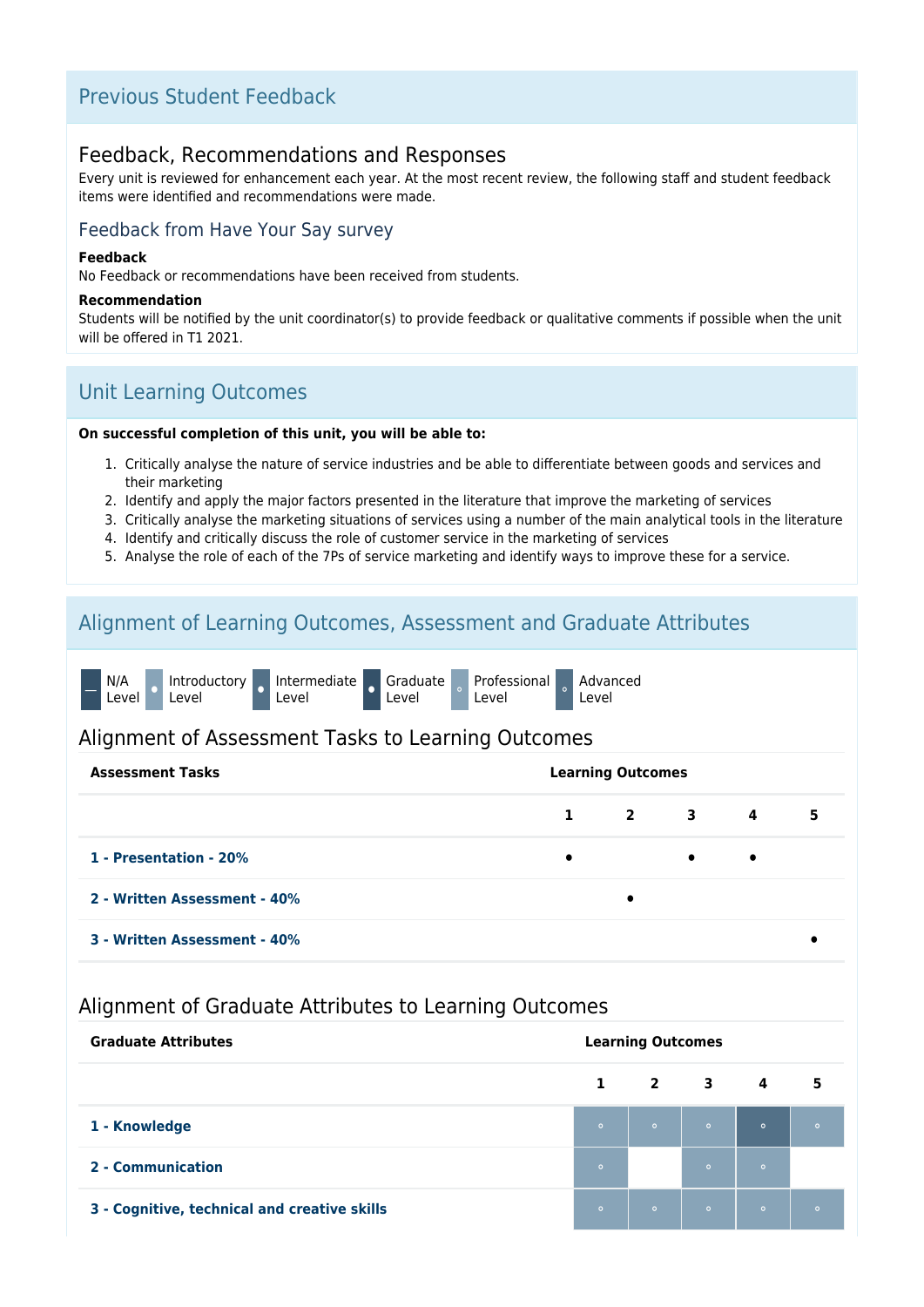| <b>Learning Outcomes</b>                           |  |         |           |                                                       |  |  |  |
|----------------------------------------------------|--|---------|-----------|-------------------------------------------------------|--|--|--|
|                                                    |  |         |           | 5                                                     |  |  |  |
| $\bullet$                                          |  | $\circ$ | $\bullet$ | $\circ$                                               |  |  |  |
| 5 - Self-management                                |  |         |           |                                                       |  |  |  |
|                                                    |  |         |           |                                                       |  |  |  |
| 7 - Leadership                                     |  |         |           |                                                       |  |  |  |
| 8 - Aboriginal and Torres Strait Islander Cultures |  |         |           |                                                       |  |  |  |
|                                                    |  |         |           | $\begin{array}{cccccccc}\n1 & 2 & 3 & 4\n\end{array}$ |  |  |  |

# Alignment of Assessment Tasks to Graduate Attributes

| <b>Assessment Tasks</b>      | <b>Graduate Attributes</b> |                 |                |                 |  |  |  |
|------------------------------|----------------------------|-----------------|----------------|-----------------|--|--|--|
|                              |                            | 1 2 3 4 5 6 7 8 |                |                 |  |  |  |
| 1 - Presentation - 20%       | $\circ$                    | $\circ$         | <b>CONTROL</b> | $\sim$ 0 $\sim$ |  |  |  |
| 2 - Written Assessment - 40% | $\circ$                    |                 | $\circ$        |                 |  |  |  |
| 3 - Written Assessment - 40% | $\circ$                    |                 | $\circ$        | $\circ$         |  |  |  |

# Textbooks and Resources

# **Textbooks**

MRKT20054

## **Prescribed**

## **Essentials of Services Marketing**

3rd Global Edition (2018) Authors: Wirtz, J. & Lovelock, C.H. Pearson USA ISBN: 9781292089959; 9781292090061(ebook) Binding: Paperback

## **Additional Textbook Information**

An e-textbook is available in the publisher's Website for online purchase here:

<http://www.pearson.com.au/9781292090061>

However, if you prefer a paper copy, they are available at the CQUni Bookshop here:<http://bookshop.cqu.edu.au>(search on the Unit code)

## **[View textbooks at the CQUniversity Bookshop](https://bookshop.cqu.edu.au/)**

## IT Resources

## **You will need access to the following IT resources:**

- CQUniversity Student Email
- Internet
- Unit Website (Moodle)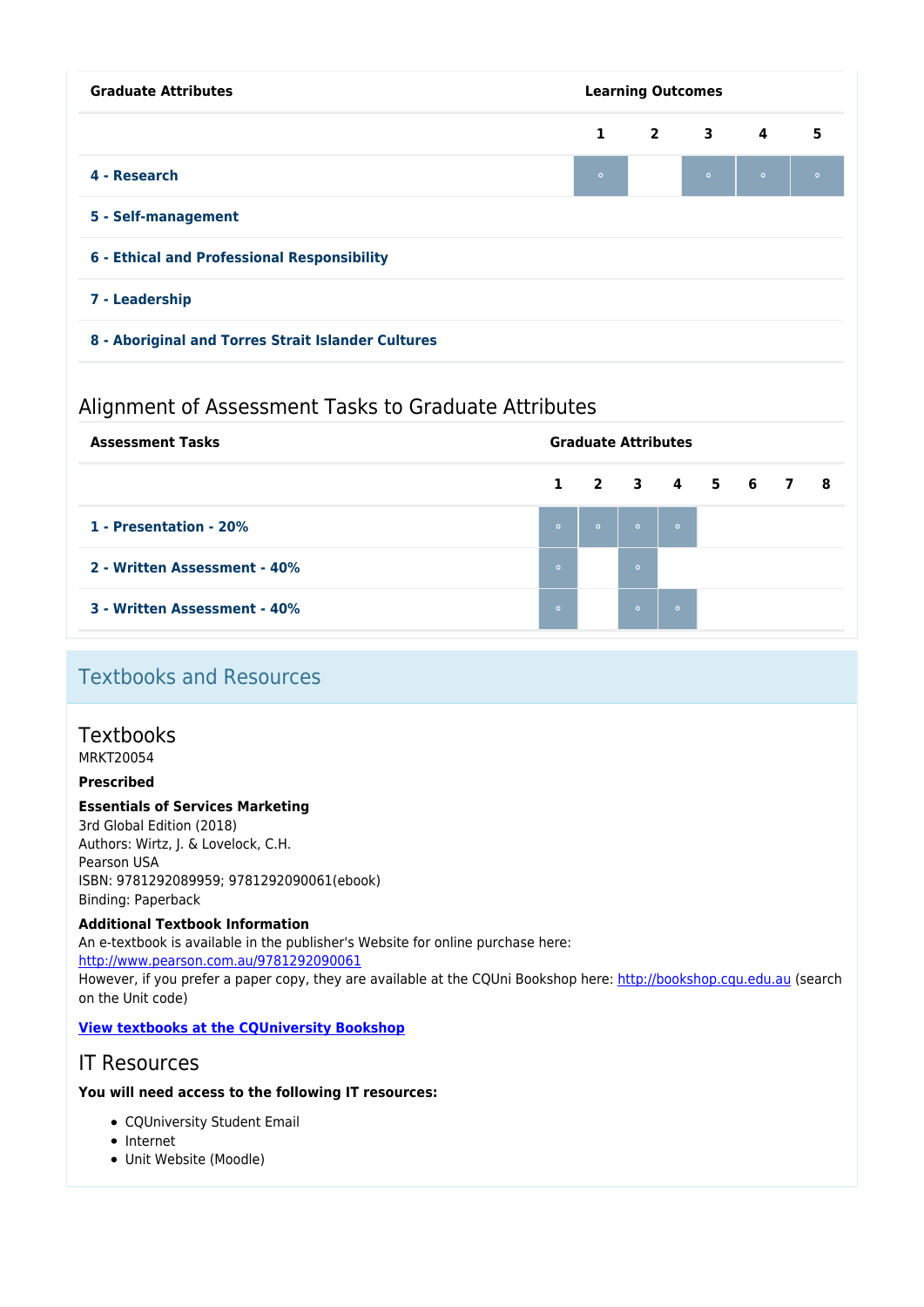# Referencing Style

All submissions for this unit must use the referencing style: [American Psychological Association 7th Edition \(APA 7th](https://delivery-cqucontenthub.stylelabs.cloud/api/public/content/apa-referencing-style.pdf?v=51e1aea7) [edition\)](https://delivery-cqucontenthub.stylelabs.cloud/api/public/content/apa-referencing-style.pdf?v=51e1aea7)

For further information, see the Assessment Tasks.

# Teaching Contacts

### **Janice Ban** Unit Coordinator [j.ban@cqu.edu.au](mailto:j.ban@cqu.edu.au)

# **Schedule**

| Week 1 - 08 Mar 2021                                                                          |                |                                                                                                                                                                          |
|-----------------------------------------------------------------------------------------------|----------------|--------------------------------------------------------------------------------------------------------------------------------------------------------------------------|
| <b>Module/Topic</b>                                                                           | Chapter        | <b>Events and Submissions/Topic</b>                                                                                                                                      |
| Introduction to Service Marketing.                                                            | Chapter 1      | Overviews of the unit profile,<br>assessments, and Moodle mapping<br>In-class activities: Discussion<br>questions/ exercised / case study.                               |
| Week 2 - 15 Mar 2021                                                                          |                |                                                                                                                                                                          |
| <b>Module/Topic</b>                                                                           | Chapter        | <b>Events and Submissions/Topic</b>                                                                                                                                      |
| Consumer Behaviour in a services<br>context & Positioning Services in<br>competitive markets. | Chapter 2 & 3  | Interactive discussion, overview, and<br>mapping of the resources for the<br>assessment task 1.<br>In-class activities: Discussion<br>questions/ exercised / case study. |
| Week 3 - 22 Mar 2021                                                                          |                |                                                                                                                                                                          |
| <b>Module/Topic</b>                                                                           | <b>Chapter</b> | <b>Events and Submissions/Topic</b>                                                                                                                                      |
| Developing Service Products and<br>Brands.                                                    | Chapter 4      | Interactive discussion: assessment<br>task 1<br>In-class activities: Discussion<br>questions/exercised / case study.                                                     |
| Week 4 - 29 Mar 2021                                                                          |                |                                                                                                                                                                          |
| <b>Module/Topic</b>                                                                           | <b>Chapter</b> | <b>Events and Submissions/Topic</b>                                                                                                                                      |
| Distributing Services Though Physical<br>and Electronic Channels.                             | Chapter 5      | Interactive discussion: assessment<br>task 1.<br>In-class activities: Discussion<br>questions/ exercised / case study.<br>Individual presentation Due: Week              |
|                                                                                               |                | 4 Friday (2 Apr 2021) 5:00 pm AEST                                                                                                                                       |
| Week 5 - 05 Apr 2021                                                                          |                |                                                                                                                                                                          |
| <b>Module/Topic</b>                                                                           | Chapter        | <b>Events and Submissions/Topic</b>                                                                                                                                      |
| Setting Prices and Implementing<br>Revenue Management.                                        | Chapter 6      | Interactive discussion, overview, and<br>mapping the resources for the<br>assessment task 2.<br>In-class activities: Discussion<br>questions/exercised / case study.     |
| Vacation Week - 12 Apr 2021                                                                   |                |                                                                                                                                                                          |
| <b>Module/Topic</b>                                                                           | Chapter        | <b>Events and Submissions/Topic</b>                                                                                                                                      |
| Vacation                                                                                      | Vacation       | Vacation                                                                                                                                                                 |
| Week 6 - 19 Apr 2021                                                                          |                |                                                                                                                                                                          |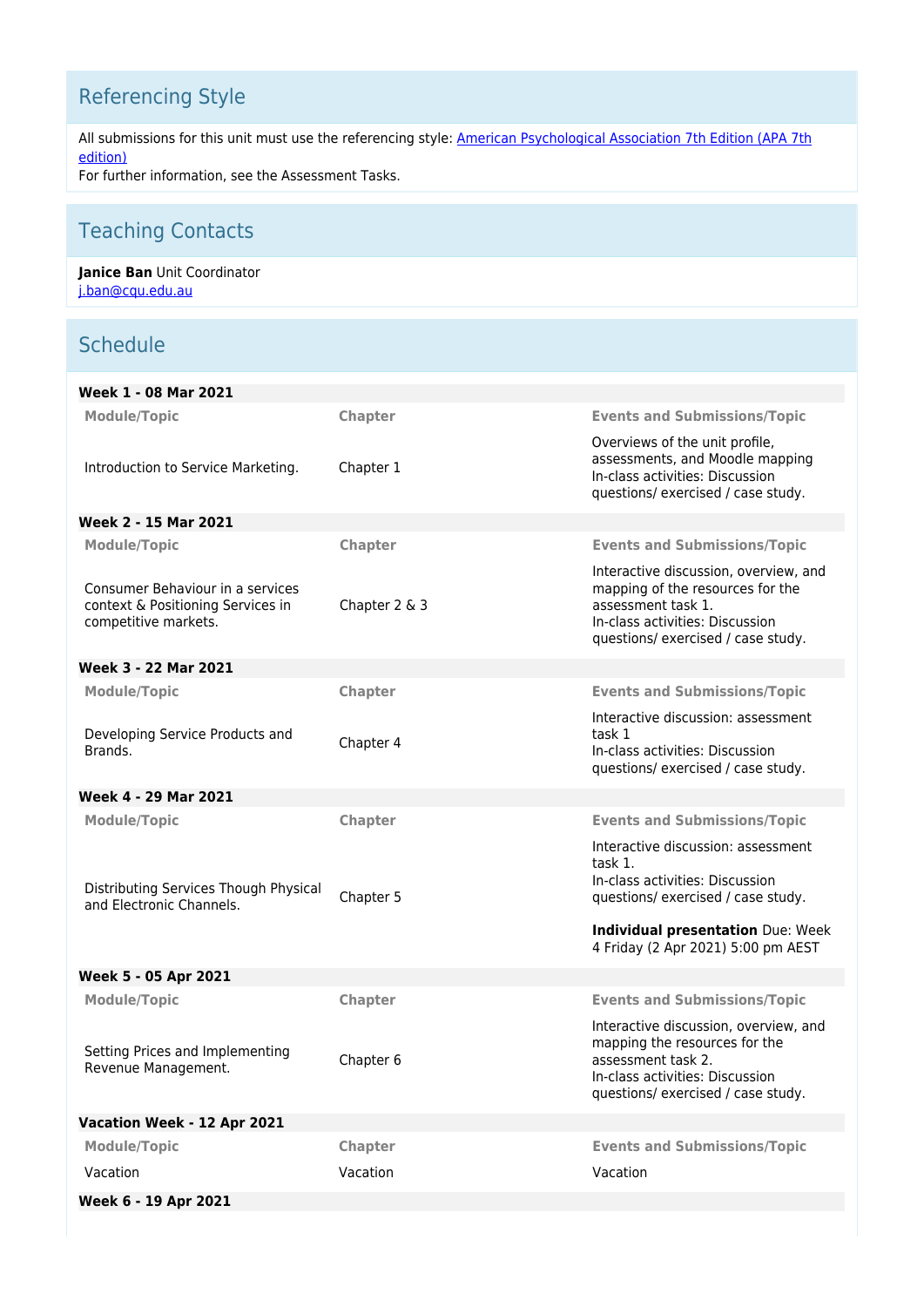| Module/Topic                                       | Chapter    | <b>Events and Submissions/Topic</b>                                  |
|----------------------------------------------------|------------|----------------------------------------------------------------------|
|                                                    |            | Interactive discussion: assessment                                   |
| Promoting Services and Educating<br>Customers.     | Chapter 7  | task 2<br>In-class activities: Discussion                            |
|                                                    |            | questions/exercised / case study.                                    |
| Week 7 - 26 Apr 2021                               |            |                                                                      |
| Module/Topic                                       | Chapter    | <b>Events and Submissions/Topic</b>                                  |
|                                                    |            | Interactive discussion: assessment<br>task <sub>2</sub>              |
|                                                    |            | In-class activities: Discussion                                      |
| Designing Service Processes                        | Chapter 8  | questions/exercised / case study.                                    |
|                                                    |            | Written Assessment Due: Week 7<br>Friday (30 Apr 2021) 5:00 pm AEST  |
| Week 8 - 03 May 2021                               |            |                                                                      |
| <b>Module/Topic</b>                                | Chapter    | <b>Events and Submissions/Topic</b>                                  |
|                                                    |            | Interactive discussion, overview, and                                |
|                                                    |            | mapping the resources for the                                        |
| Crafting the service environment.                  | Chapter 10 | assessment task 3.<br>In-class activities: Discussion                |
|                                                    |            | questions/ exercised / case study.                                   |
| Week 9 - 10 May 2021                               |            |                                                                      |
| <b>Module/Topic</b>                                | Chapter    | <b>Events and Submissions/Topic</b>                                  |
|                                                    |            | Interactive discussion: assessment                                   |
| Managing people for service<br>advantage.          | Chapter 11 | task 3.<br>In-class activities: Discussion                           |
|                                                    |            | questions/ exercised / case study.                                   |
| Week 10 - 17 May 2021                              |            |                                                                      |
| <b>Module/Topic</b>                                | Chapter    | <b>Events and Submissions/Topic</b>                                  |
|                                                    |            | Interactive discussion: assessment                                   |
| Managing Relationships and Building<br>Loyalty     | Chapter 12 | task 3.<br>In-class activities: Discussion                           |
|                                                    |            | questions/exercised / case study.                                    |
| Week 11 - 24 May 2021                              |            |                                                                      |
| <b>Module/Topic</b>                                | Chapter    | <b>Events and Submissions/Topic</b>                                  |
|                                                    |            | Interactive discussion: assessment<br>task 3.                        |
| <b>Complaint Handling and Service</b><br>Recovery. | Chapter 13 | In-class activities: Discussion                                      |
|                                                    |            | questions/exercised / case study.                                    |
| Week 12 - 31 May 2021                              |            |                                                                      |
| Module/Topic                                       | Chapter    | <b>Events and Submissions/Topic</b>                                  |
|                                                    |            | Interactive discussion, closing the unit,<br>and concluding remarks. |
| Improving service quality and                      | Chapter 14 | Written assessment (A service                                        |
| productivity.                                      |            | brand equity framework) Due:                                         |
|                                                    |            | Week 12 Friday (4 June 2021) 5:00 pm<br><b>AEST</b>                  |
| Review/Exam Week - 07 Jun 2021                     |            |                                                                      |
| <b>Module/Topic</b>                                | Chapter    | <b>Events and Submissions/Topic</b>                                  |
|                                                    |            |                                                                      |
| <b>Exam Week - 14 Jun 2021</b>                     |            |                                                                      |
| <b>Module/Topic</b>                                | Chapter    | <b>Events and Submissions/Topic</b>                                  |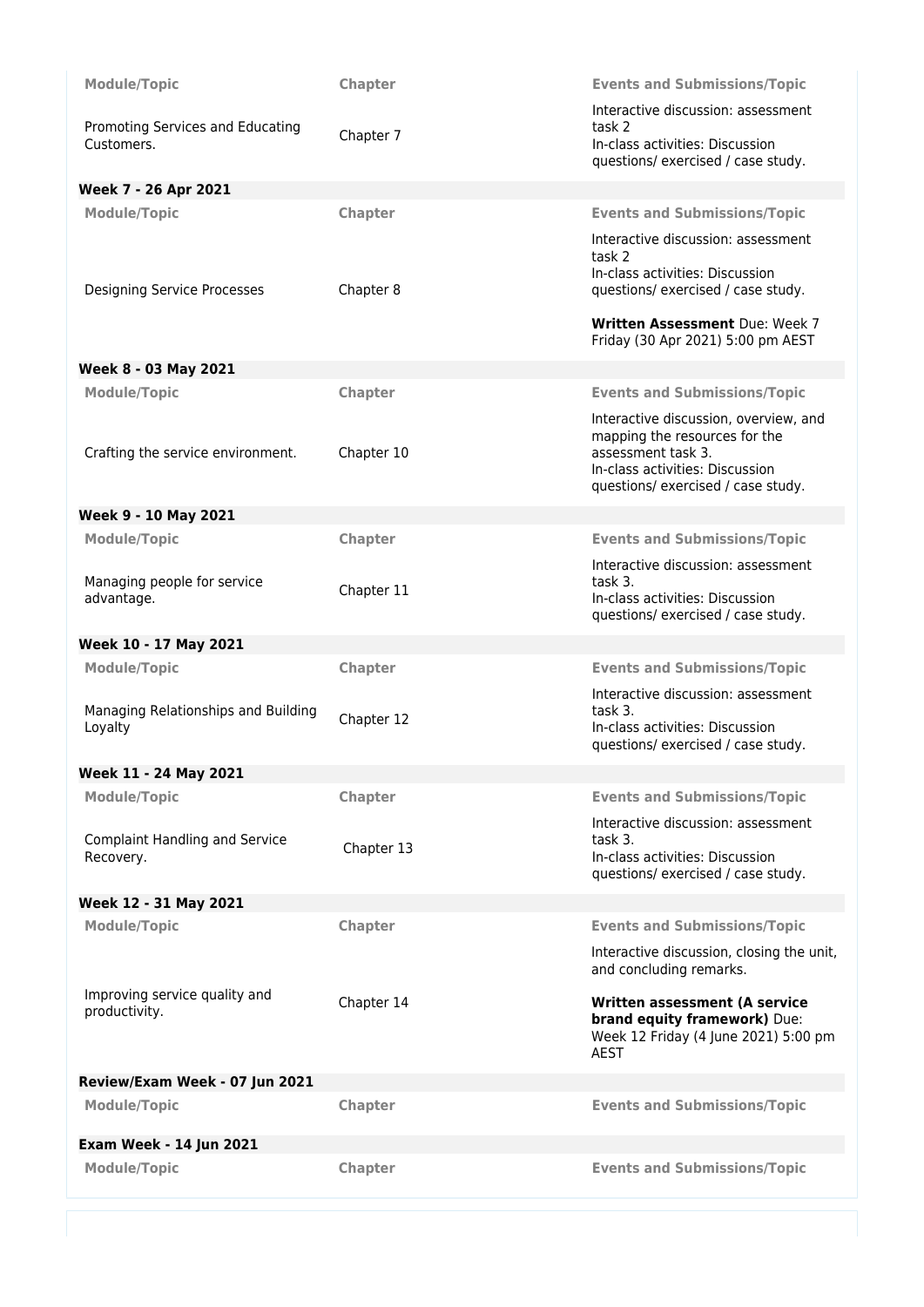## 1 Individual presentation

## **Assessment Type**

Presentation

### **Task Description**

The ability to design and give service marketing presentations is critical to the success of any marketing career. In this assessment task, you as a "service marketing expert" will demonstrate your ability in this regard. Your task is to develop a 5-minute marketing pitch presentation for a new service product for a reputed service providing company. You will consider the marketing literature or in the real world (e.g. news releases, business press, and consumers' recent feedbacks/reviews) to understand and outline expected consumer values for the 'service product concept'. The presentation should demonstrate what value propositions you are offering to your target market, and explain why the 'service product concept' has potential in the market. You will also prepare a script (i.e., a Word document) in which you will write out or at least outline what you intend to say in your presentation. This script has a maximum word limit of 1000. Be creative! In your pitch, include the following key areas:

- Describe the new service offer – Identify the core and any supplementary elements for the new service;

- Briefly define and justify a target market for the new service;

- Develop an effective positioning strategy and identify your competitive advantage;

- analyse consumers' reviews and feedbacks and identify the critical value propositions.

- Justify and explain why the new service product concept is innovative and attractive to the market with supporting evidence

- Provide relevant theory/models/ frameworks to justify your arguments. A minimum of 3 academic journal articles is required.

This presentation should be made within 5 minutes and through 5 PowerPoint slides. The slides should follow this structure:

- 1. Student information and presentation title;
- 2. Description of the new service product offer
- 3. Target Market;
- 4. Positioning Strategy & Value Propositions
- 5. Reference lists (more than 3 academic references).

Please pay attention to the following details on presentation and submission methods:

- On-campus students will deliver their presentation in class in Week 5 and 6, depending on their lecturer's scheduling
- Submit their PowerPoint file and transcripts (maximum 1000 words) on Moodle by the deadline.
- Distance students will record their presentation through PowerPoint's "Record Slide Show" function and submit their PowerPoint file (with recording) and script on Moodle.
- For all students, the Moodle submission of the PowerPoint file will be due at 5 pm AEST Friday Week 4.

**Assessment Due Date** Week 4 Friday (2 Apr 2021) 5:00 pm AEST

### **Return Date to Students**

**Weighting** 20%

### **Assessment Criteria**

- Explanation (4 marks)
- Demonstration (4 marks)
- Identification (4 marks)
- Justification (4 marks)
- Presentation (4 marks)

### **Referencing Style**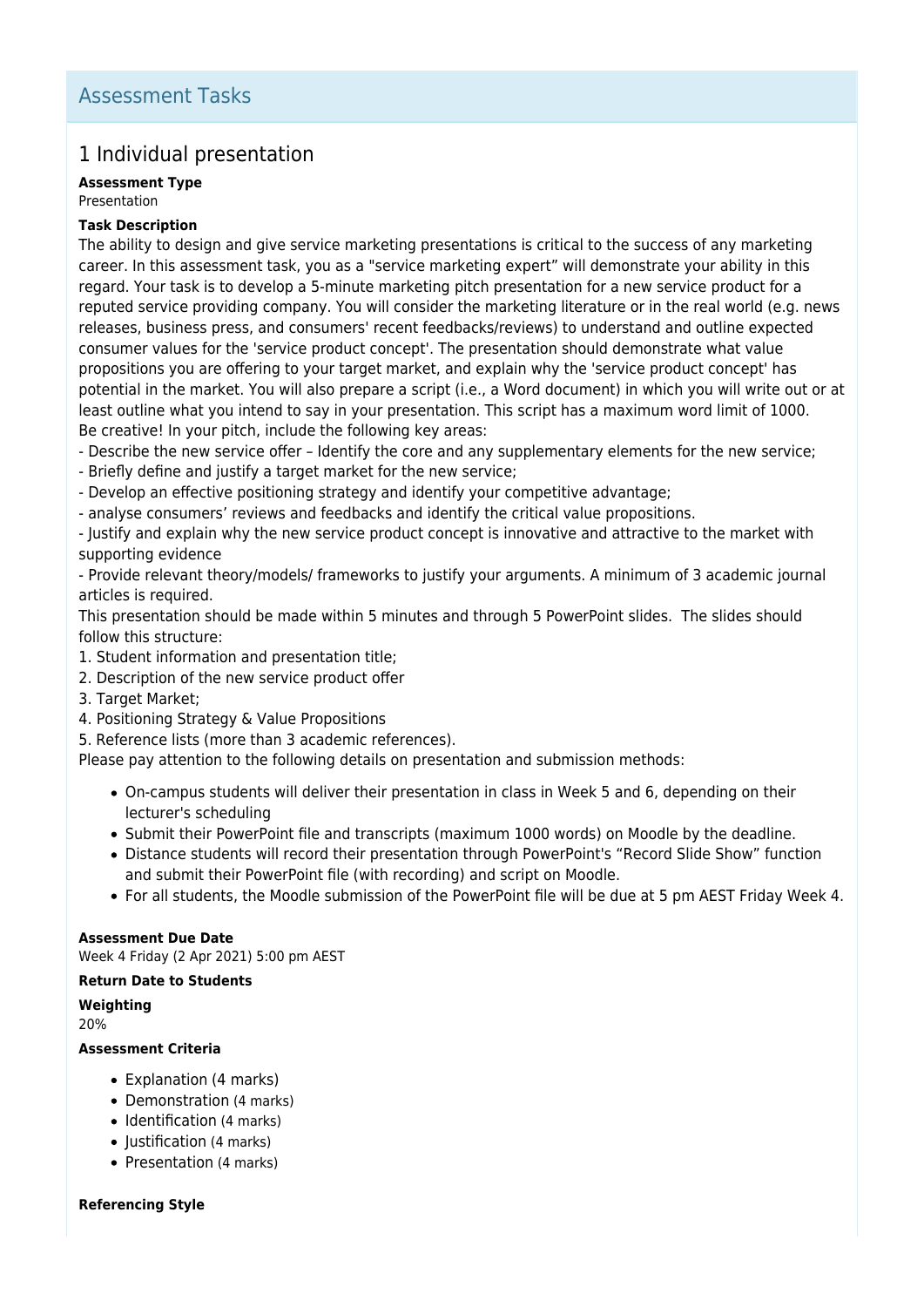[American Psychological Association 7th Edition \(APA 7th edition\)](https://delivery-cqucontenthub.stylelabs.cloud/api/public/content/apa-referencing-style.pdf?v=51e1aea7)

## **Submission**

Online

#### **Submission Instructions**

Please upload your Power Point file and a Word script via the assessmsnt link on Moodle.

#### **Learning Outcomes Assessed**

- Critically analyse the nature of service industries and be able to differentiate between goods and services and their marketing
- Critically analyse the marketing situations of services using a number of the main analytical tools in the literature
- Identify and critically discuss the role of customer service in the marketing of services

#### **Graduate Attributes**

- Knowledge
- Communication
- Cognitive, technical and creative skills
- Research

## 2 Written Assessment

### **Assessment Type**

Written Assessment

#### **Task Description**

Choose a reputed 'service providing company' of your preference. You can choose the same company you had worked for assessment task 1. In this assessment task, you will develop a services marketing case on how culture shaped the service providing company's marketing mix elements.

Your case should include the following key features.

- Background: Provide some key facts about the company/industry and its current sales, market share, and/or growth potential.
- Culture's effect on service operation: Identify and discuss some key issues of cultural challenges that the company had faced earlier and their effects on the company's service offering and marketing mix (4P) elements.
- Strategies implemented to overcome the challenges: Identify the appropriate 4P strategies that the service providing company had implemented to overcome the cultural challenges. Explain with relevant theories you have studied in this unit.
- Lessons learned: Reflect and explain what you and/or other relevant companies in the same industry can learn from this case. Make specific suggestions with justification.
- Present the report in a professional manner, including expression, grammar, and sentence, style, format, title page, table of contents, citations, and references, etc. A minimum of 10 academic journal articles is required.

Please find below some notes for this task.

- Consider relevant cases, textbook(s), published research papers, behavioural theories, authentic Web sources, reviews, and the like. You can also find supplementary information in various secondary sources, including annual reports, trade journals, Websites, press releases, advertisements, and News.
- The Turnitin matching rate must not exceed 20%.
- The total word limit for this assessment task is 2000 words (excluding the title page, executive summary, table of contents, reference list, and appendices).
- As per the policy, late submission of an assessment task will attract a 5% deduction of available marks for each day after the due date.

#### **Assessment Due Date**

Week 7 Friday (30 Apr 2021) 5:00 pm AEST

**Return Date to Students** Week 9 Friday (14 May 2021)

**Weighting**

40%

#### **Assessment Criteria**

- Background (8 marks)
- Culture's effect on service operation (9 marks)
- Strategies implemented to overcome the challenges (9 marks)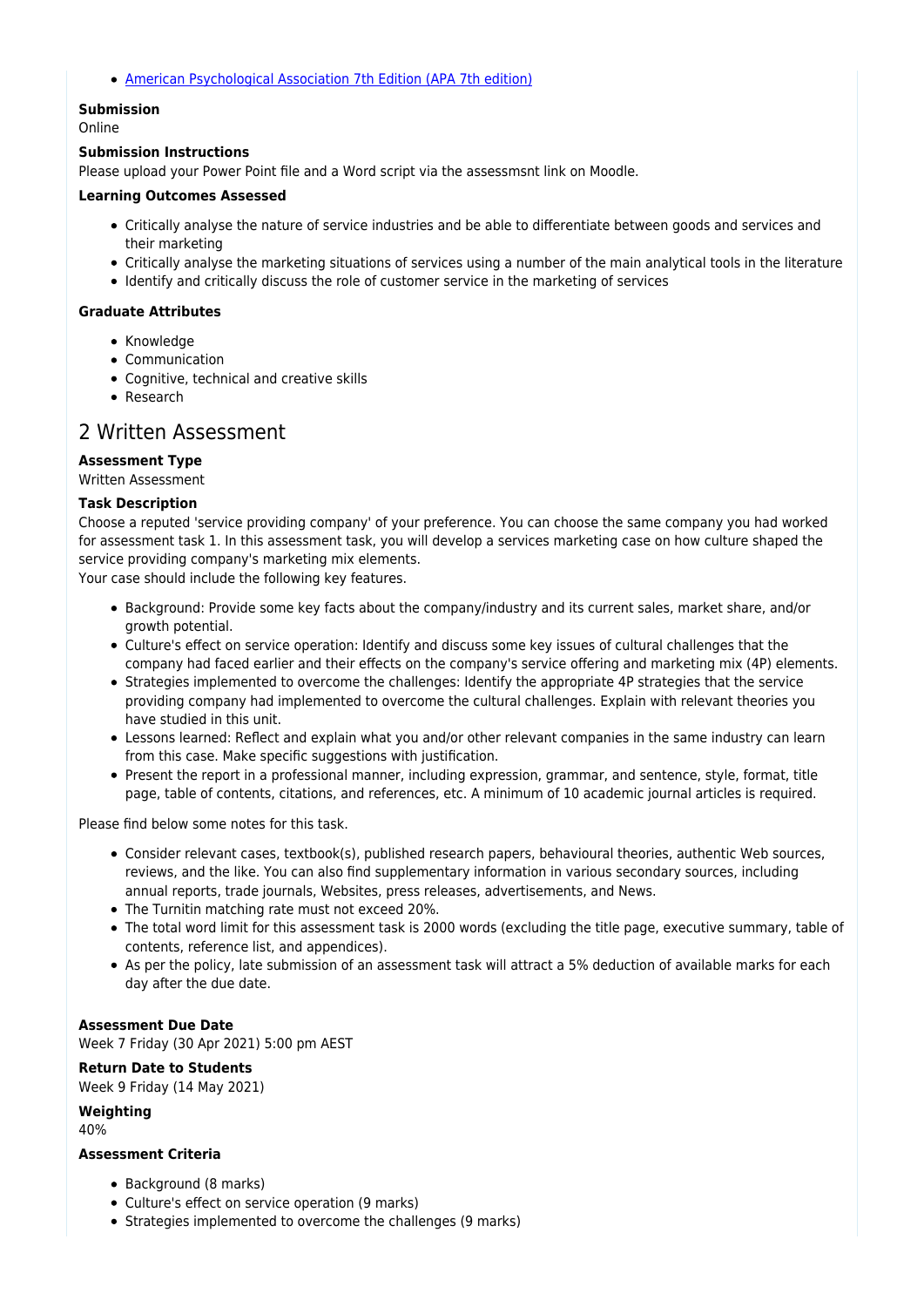- Lessons learned (9 marks)
- Report presentation (5 marks)

### **Referencing Style**

[American Psychological Association 7th Edition \(APA 7th edition\)](https://delivery-cqucontenthub.stylelabs.cloud/api/public/content/apa-referencing-style.pdf?v=51e1aea7)

### **Submission**

Online

### **Submission Instructions**

Please upload your file in a Word format (.doc or .docx) via the assessment link on Moodle

#### **Learning Outcomes Assessed**

Identify and apply the major factors presented in the literature that improve the marketing of services

### **Graduate Attributes**

- Knowledge
- Cognitive, technical and creative skills

## 3 Written assessment (A service brand equity framework)

### **Assessment Type**

Written Assessment

### **Task Description**

As a brand equity manager to a reputed service company/brand, you have been requested to prepare a report suggesting how to enhance brand equity.

Your report should include the following key features.

- Identification: Identify the most important factors that affect service brand equity.
- Explanation: Provide reflections from literature and in the context of your company/brand and explain how the identified factors would help to achieve brand equity.
- Formulation: Formulate context-specific and realistic strategies for enhancing brand equity for the identified factors that are clustered under the 7Ps of services marketing mix elements.
- Presentation: Present the report in a professional manner, including expression, grammar, and sentence, style, format, title page, table of contents, citations, and references, etc. A minimum of 10 academic journal articles is required.

Please find below some notes for this task.

- Consider relevant cases, textbook(s), published research papers, brand equity and behavioural theories, authentic Web sources, reviews, and the like. You can also get supplementary information from various secondary sources, including annual reports, trade journals, Websites, press releases, advertisements, and News.
- The Turnitin matching rate must not exceed 20%.
- The total word limit for this assessment task is 2000 words (excluding the title page, executive summary, table of contents, reference list, and appendices).
- As per the policy, late submission of an assessment task will attract a 5% deduction of available marks for each day after the due date.

#### **Assessment Due Date**

Week 12 Friday (4 June 2021) 5:00 pm AEST

#### **Return Date to Students**

Assessment will be returned following Certification of Grades.

### **Weighting**

40%

## **Assessment Criteria**

- Identification (8 marks)
- Explanation (12 marks)
- Formulation (12 marks)
- Research / Presentation (8 marks)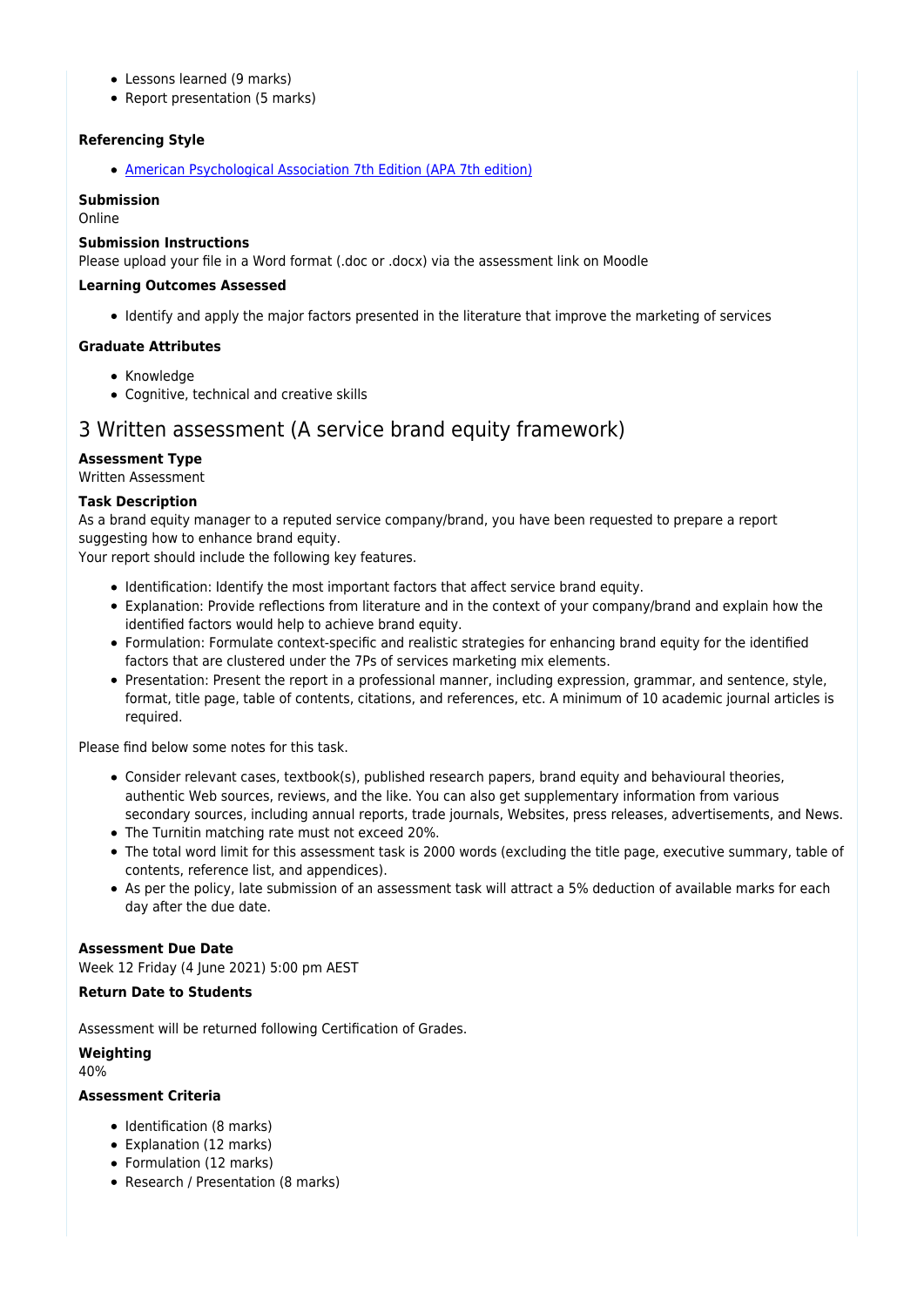#### **Referencing Style**

[American Psychological Association 7th Edition \(APA 7th edition\)](https://delivery-cqucontenthub.stylelabs.cloud/api/public/content/apa-referencing-style.pdf?v=51e1aea7)

#### **Submission**

Online

#### **Submission Instructions**

Only online submission in Word Format (.doc; .docx).

#### **Learning Outcomes Assessed**

Analyse the role of each of the 7Ps of service marketing and identify ways to improve these for a service.

#### **Graduate Attributes**

- Knowledge
- Cognitive, technical and creative skills
- Research

# Academic Integrity Statement

As a CQUniversity student you are expected to act honestly in all aspects of your academic work.

Any assessable work undertaken or submitted for review or assessment must be your own work. Assessable work is any type of work you do to meet the assessment requirements in the unit, including draft work submitted for review and feedback and final work to be assessed.

When you use the ideas, words or data of others in your assessment, you must thoroughly and clearly acknowledge the source of this information by using the correct referencing style for your unit. Using others' work without proper acknowledgement may be considered a form of intellectual dishonesty.

Participating honestly, respectfully, responsibly, and fairly in your university study ensures the CQUniversity qualification you earn will be valued as a true indication of your individual academic achievement and will continue to receive the respect and recognition it deserves.

As a student, you are responsible for reading and following CQUniversity's policies, including the **[Student Academic](https://www.cqu.edu.au/policy/sharepoint-document-download?file_uri={BE8380F3-F86D-4C55-AC0D-84A81EAFD6A2}/Student%20Academic%20Integrity%20Policy%20and%20Procedure%20(formerly%20known%20as%20the%20Academic%20Misconduct%20Procedure).pdf) [Integrity Policy and Procedure](https://www.cqu.edu.au/policy/sharepoint-document-download?file_uri={BE8380F3-F86D-4C55-AC0D-84A81EAFD6A2}/Student%20Academic%20Integrity%20Policy%20and%20Procedure%20(formerly%20known%20as%20the%20Academic%20Misconduct%20Procedure).pdf)**. This policy sets out CQUniversity's expectations of you to act with integrity, examples of academic integrity breaches to avoid, the processes used to address alleged breaches of academic integrity, and potential penalties.

#### **What is a breach of academic integrity?**

A breach of academic integrity includes but is not limited to plagiarism, self-plagiarism, collusion, cheating, contract cheating, and academic misconduct. The Student Academic Integrity Policy and Procedure defines what these terms mean and gives examples.

#### **Why is academic integrity important?**

A breach of academic integrity may result in one or more penalties, including suspension or even expulsion from the University. It can also have negative implications for student visas and future enrolment at CQUniversity or elsewhere. Students who engage in contract cheating also risk being blackmailed by contract cheating services.

#### **Where can I get assistance?**

For academic advice and guidance, the [Academic Learning Centre \(ALC\)](https://www.cqu.edu.au/student-life/academic-learning-centre) can support you in becoming confident in completing assessments with integrity and of high standard.

#### **What can you do to act with integrity?**